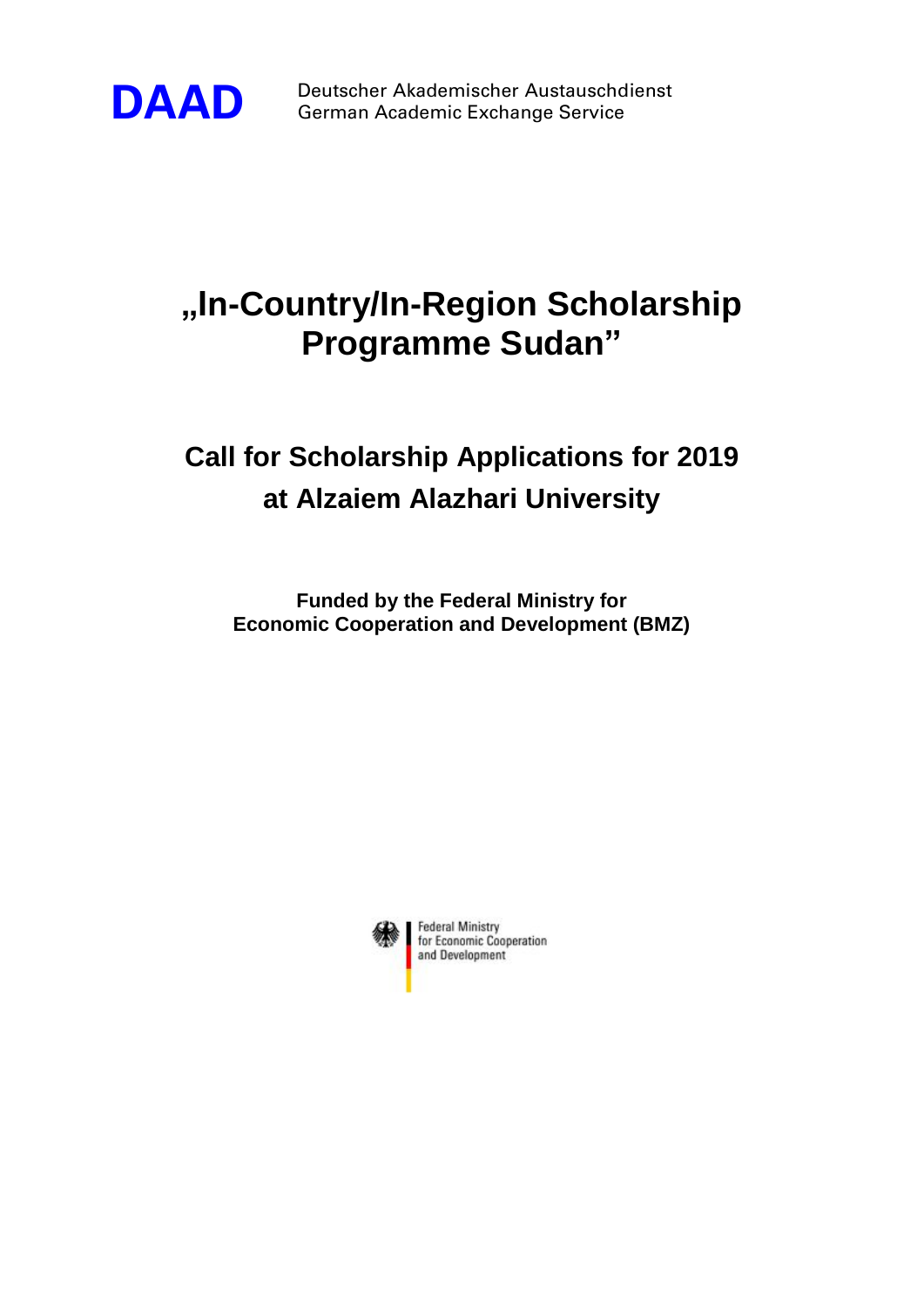

| Programme<br><b>Objectives</b>            | DAAD (German Academic Exchange Service), as a publicly funded, selfgoverning<br>organisation of the institutions of higher education in Germany, promotes<br>international academic exchange as well as educational co-operation with<br>developing countries through a variety of funding and scholarship programmes.                                                                                                                                                                                                                                                                                                                                       |
|-------------------------------------------|--------------------------------------------------------------------------------------------------------------------------------------------------------------------------------------------------------------------------------------------------------------------------------------------------------------------------------------------------------------------------------------------------------------------------------------------------------------------------------------------------------------------------------------------------------------------------------------------------------------------------------------------------------------|
|                                           | As part of the "In-Country/In-Region Scholarship Programme" DAAD offers<br>scholarships for Master studies. The programme is funded by the German Federal<br>Ministry of Economic Cooperation and Development (BMZ) and aims at university<br>staff in the first line, without neglecting the public sector demand of academically<br>trained personnel.                                                                                                                                                                                                                                                                                                     |
|                                           | The target group for scholarships are graduates and postgraduates from Sub-<br>Sahara Africa with a first academic degree if applying for a Master's programme,<br>or with a Master's degree if applying for a doctoral programme who want to pursue<br>Master's or PhD courses in their home country (so called In-Country<br>scholarships) or in another Sub-Saharan Country (so called In-Region<br>scholarships).                                                                                                                                                                                                                                        |
|                                           | It has been agreed upon that DAAD cooperates with Alzaiem Alazhari University<br>by offering up to 4 In-Country scholarships and up to 1 In-Region scholarship<br>for Master studies for the intake 2019.                                                                                                                                                                                                                                                                                                                                                                                                                                                    |
|                                           | The awarding of scholarships will be subject to the provision of funds.                                                                                                                                                                                                                                                                                                                                                                                                                                                                                                                                                                                      |
| <b>Application</b><br><b>requirements</b> | Applicants<br>have successfully completed generally a three-year university degree<br>(Master candidates)<br>clearly show motivation and strong commitment<br>$\bullet$<br>have thorough knowledge of the language of instruction<br>$\bullet$<br>have completed their last university degree not more than 6 years ago at<br>$\bullet$<br>the time of application<br>must be nationals or permanent resident of a Sub-Sahara African Country<br>$\bullet$<br>should generally be a) staff member of a public university, b) candidate<br>$\bullet$<br>considered for teaching or research staff recruitment, c) from the public<br>sector or d) DAFI-Alumni |
|                                           | Female applicants and candidates from less privileged regions or groups are<br>especially encouraged to participate in the programme.                                                                                                                                                                                                                                                                                                                                                                                                                                                                                                                        |
|                                           | Scholarships are initially granted for one year and can be extended to a maximum<br>of two years upon receipt of an application for extension. Scholars must<br>demonstrate satisfactory progress before an extension is granted. All further<br>information will be provided after admission to the scholarship programme.                                                                                                                                                                                                                                                                                                                                  |
| <b>Eligible fields</b>                    | The In-Country/In-Region Scholarship Programme supports studies in subject                                                                                                                                                                                                                                                                                                                                                                                                                                                                                                                                                                                   |
|                                           | areas with strong relevance to national development.                                                                                                                                                                                                                                                                                                                                                                                                                                                                                                                                                                                                         |
|                                           | The scholarships at Alzaiem Alazhari University are available in the following field                                                                                                                                                                                                                                                                                                                                                                                                                                                                                                                                                                         |
|                                           | <b>Master in Family Medicine</b>                                                                                                                                                                                                                                                                                                                                                                                                                                                                                                                                                                                                                             |
| <b>Place of tenure</b>                    | Alzaiem Alazhari University, Sudan                                                                                                                                                                                                                                                                                                                                                                                                                                                                                                                                                                                                                           |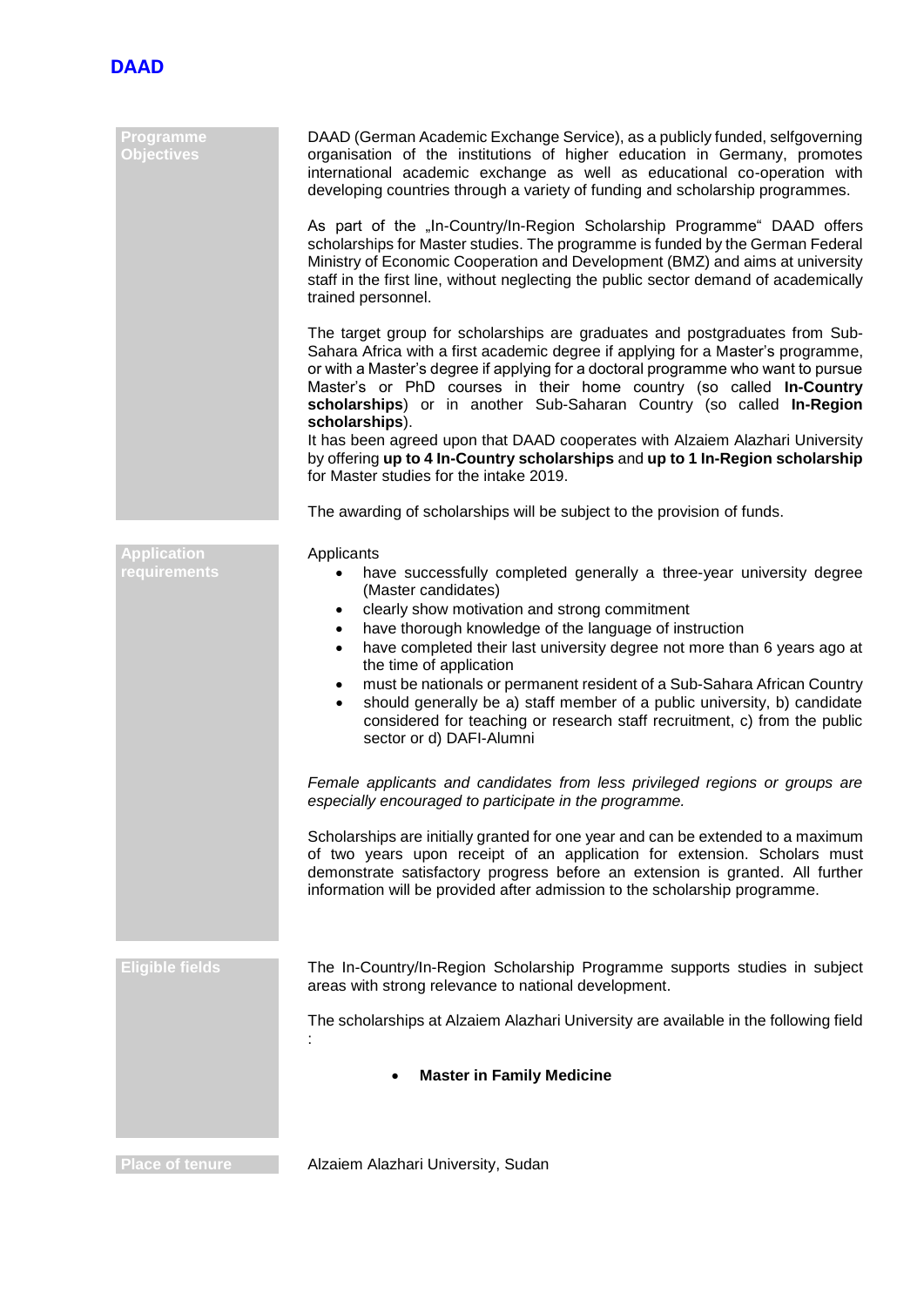

| <b>Duration and</b><br><b>Commencement</b>          | The duration<br>of the Master programme is generally two years                                                                                                                                                                                                                                                                                                                                                                                                                                                                                                                                              |  |
|-----------------------------------------------------|-------------------------------------------------------------------------------------------------------------------------------------------------------------------------------------------------------------------------------------------------------------------------------------------------------------------------------------------------------------------------------------------------------------------------------------------------------------------------------------------------------------------------------------------------------------------------------------------------------------|--|
|                                                     | generally starting in August.                                                                                                                                                                                                                                                                                                                                                                                                                                                                                                                                                                               |  |
| <b>Applicaion and</b><br><b>Selection Procedure</b> | The application process contains two steps.                                                                                                                                                                                                                                                                                                                                                                                                                                                                                                                                                                 |  |
|                                                     | First step:<br>Applicants must apply for their studies at Alzaiem Alazhari University using the<br>contacts and the method that is prescribed by the institution. Alzaiem Alazhari<br>University has set its own deadlines.                                                                                                                                                                                                                                                                                                                                                                                 |  |
|                                                     | Alzaiem Alazhari University will screen, pre-select (according to DAAD selection<br>criteria) and short-list the applicants. A detailed report consisting of the shortlisting<br>procedure, the entire list of applicants, the ranked shortlist and the shortlisting<br>panel members will also be availed to DAAD. The ranked shortlist will contain<br>preferably triple (at least double) the number of scholarships that have been<br>attributed to the institution.                                                                                                                                    |  |
|                                                     | DAAD reserves the right of final selection.                                                                                                                                                                                                                                                                                                                                                                                                                                                                                                                                                                 |  |
|                                                     | Second step:<br>Pre-selected candidates are asked to log into the DAAD portal and register<br>themselves and submit an DAAD application.                                                                                                                                                                                                                                                                                                                                                                                                                                                                    |  |
|                                                     | 1. Register online via the DAAD-Portal (if not already registered):<br>https://portal.daad.de,                                                                                                                                                                                                                                                                                                                                                                                                                                                                                                              |  |
|                                                     | 2. Apply online via the DAAD-Portal under the tab "Personal Funding"/<br>"Application"                                                                                                                                                                                                                                                                                                                                                                                                                                                                                                                      |  |
|                                                     | Documents to be submitted:                                                                                                                                                                                                                                                                                                                                                                                                                                                                                                                                                                                  |  |
|                                                     | DAAD application form duly filled (available in the DAAD-Portal)<br>Hand signed curriculum vitae (please use the european specimen<br>form at http://europass.cedefop. Europa.eu), including a list of<br>publications (if applicable).<br>Recommendation letter by university teachers (Master 1, PhD 2)<br>Letter of admission for the host university / institution / network<br>Certified copies of university degree certificates including transcripts<br>Letter of motivation (if applicable: mentioning the planned research<br>stay in Germany, see "Additional benefits")<br>Copy of the passport |  |
|                                                     |                                                                                                                                                                                                                                                                                                                                                                                                                                                                                                                                                                                                             |  |

**Closing date for the submission of DAAD scholarship applications is 31.03.2019**